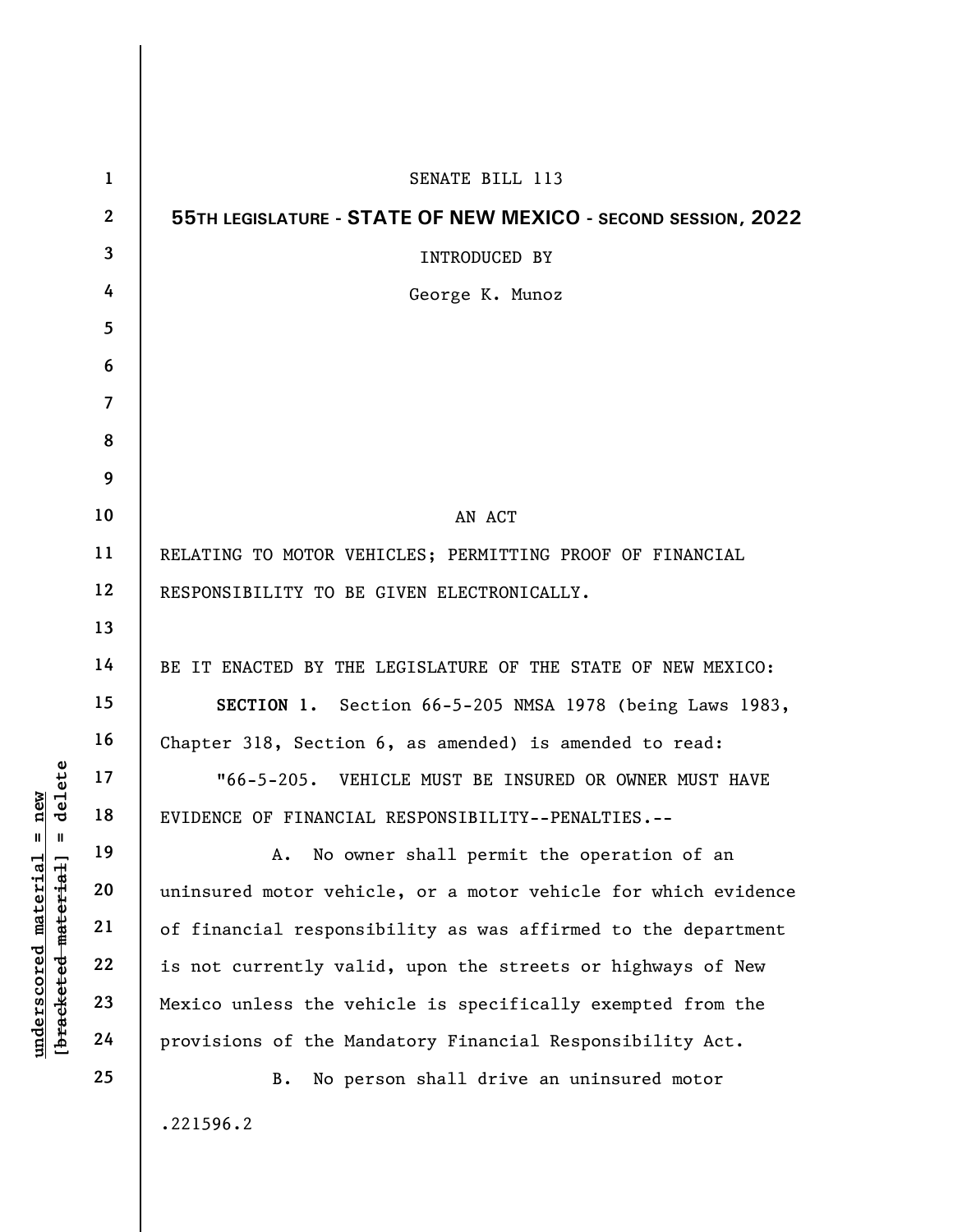vehicle, or a motor vehicle for which evidence of financial responsibility as was affirmed to the department is not currently valid, upon the streets or highways of New Mexico unless the person is specifically exempted from the provisions of the Mandatory Financial Responsibility Act.

C. For the purposes of the Mandatory Financial Responsibility Act, "uninsured motor vehicle" means a motor vehicle for which a motor vehicle insurance policy meeting the requirements of the laws of New Mexico and of the secretary, or a surety bond or evidence of a sufficient cash deposit with the state treasurer, is not in effect.

UN DE TRA PER FOR THE 18<br>
20<br>
21<br>
22<br>
23<br>
24<br>
24 24 25<br>
24 25<br>
24 25<br>
29 24 25<br>
29 24 25<br>
29 26 26<br>
29 26<br>
29 26<br>
29 26<br>
29 26<br>
29 27<br>
29 27<br>
29 27<br>
29 27<br>
29 27<br>
29 27<br>
29 27<br>
29 27<br>
29 27<br>
29 27<br>
29 27<br>
29 27<br>
29 27<br> D. The provisions of the Mandatory Financial Responsibility Act requiring the deposit of evidence of financial responsibility as provided in Section 66-5-218 NMSA 1978, subject to certain exemptions, may apply with respect to persons who have been convicted of or forfeited bail for certain offenses under motor vehicle laws or who have failed to pay judgments or written settlement agreements upon causes of action arising out of ownership, maintenance or use of vehicles of a type subject to registration under the laws of New Mexico.

E. A person may satisfy the requirements of this section by providing evidence of financial responsibility either through physical documentation of a valid policy of insurance or electronic documentation of a valid policy of insurance through the use of a cellular telephone or similar .221596.2

1

2

3

4

5

6

7

8

9

10

11

12

13

14

15

16

17

18

19

20

21

22

23

24

25

 $- 2 -$